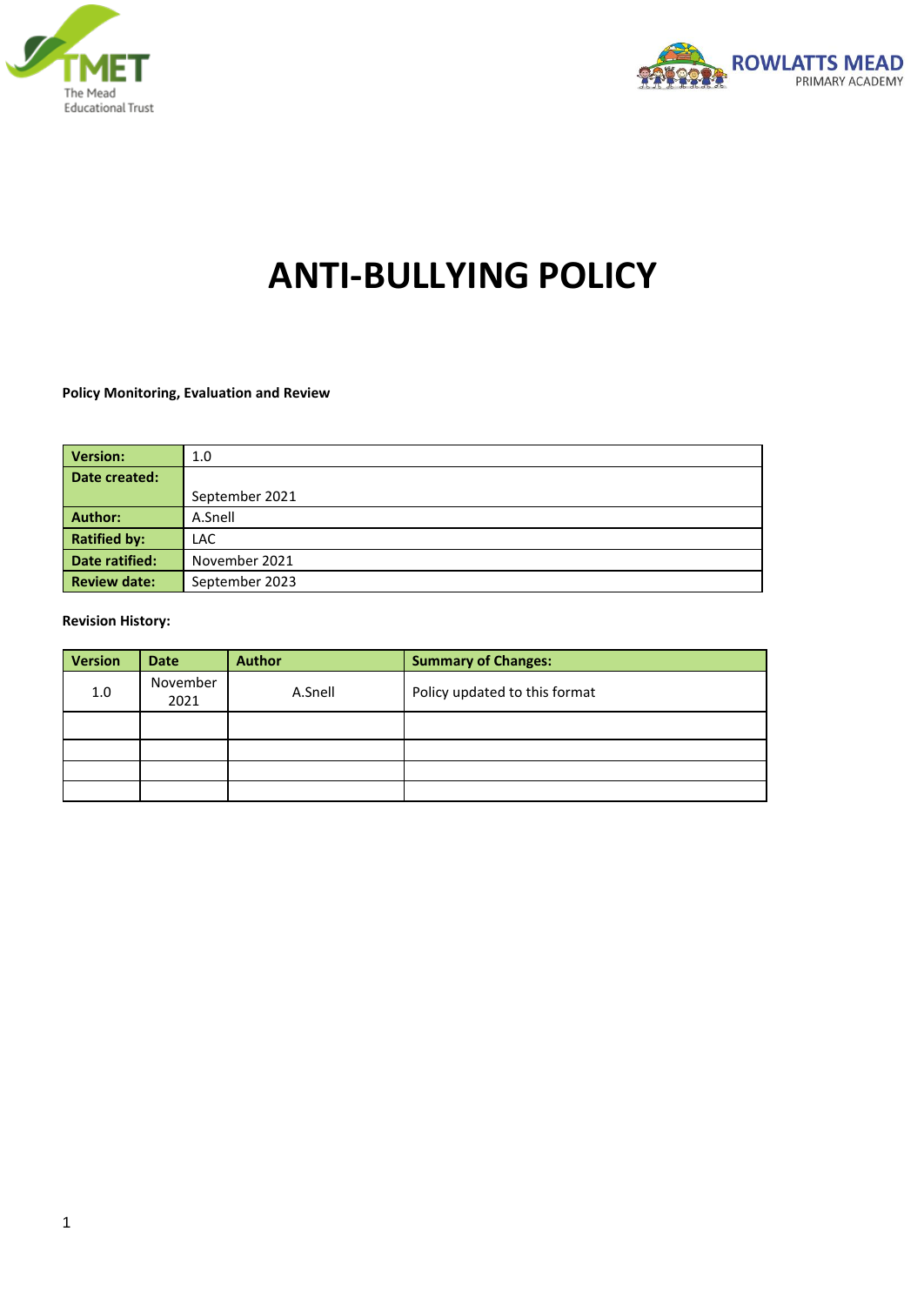## **Rowlatts Mead Primary Academy Anti-Bullying Policy**

## **Policy Statement**

This Policy is written with reference to current government guidance on Preventing and Tackling Bullying (DfE 2014)



#### **Our school ethos in relation to anti-bullying**

Rowlatts Mead Primary Academy is committed to providing a caring, friendly and safe environment for all our pupils, so that they can learn in a relaxed and safe atmosphere.

Our School Rules are

- Do Challenge Yourself
- Do be kind and Gentle
- Do show respect
- Do Listen

Bullying of any kind is unacceptable at this school. If bullying should occur, all pupils will feel empowered to report the incident, knowing that they will be listened to, and that there will be prompt and effective action taken. We are a *telling* school and anyone can have confidence to report bullying. We enable children and adults to come forward as we promote Start Telling Other People S.T.O.P. **Our agreed definition of bullying**

> "*Bullying is the use of aggression with the deliberate, targeted intention of causing repeated hurt, pain and distress to another person, over a period of time. It is different from other types of aggressive behaviours, such as fighting, defiance, and rage, and is much more serious than a one-off incident. It is also different from falling out with friends, playing unkind jokes and pranks and getting into arguments, which are part of occasional friendship breakdowns, and where normal social skills can rebuild the relationship. A simple way of expressing our definition of bullying is Several Times On Purpose S.T.O.P.* "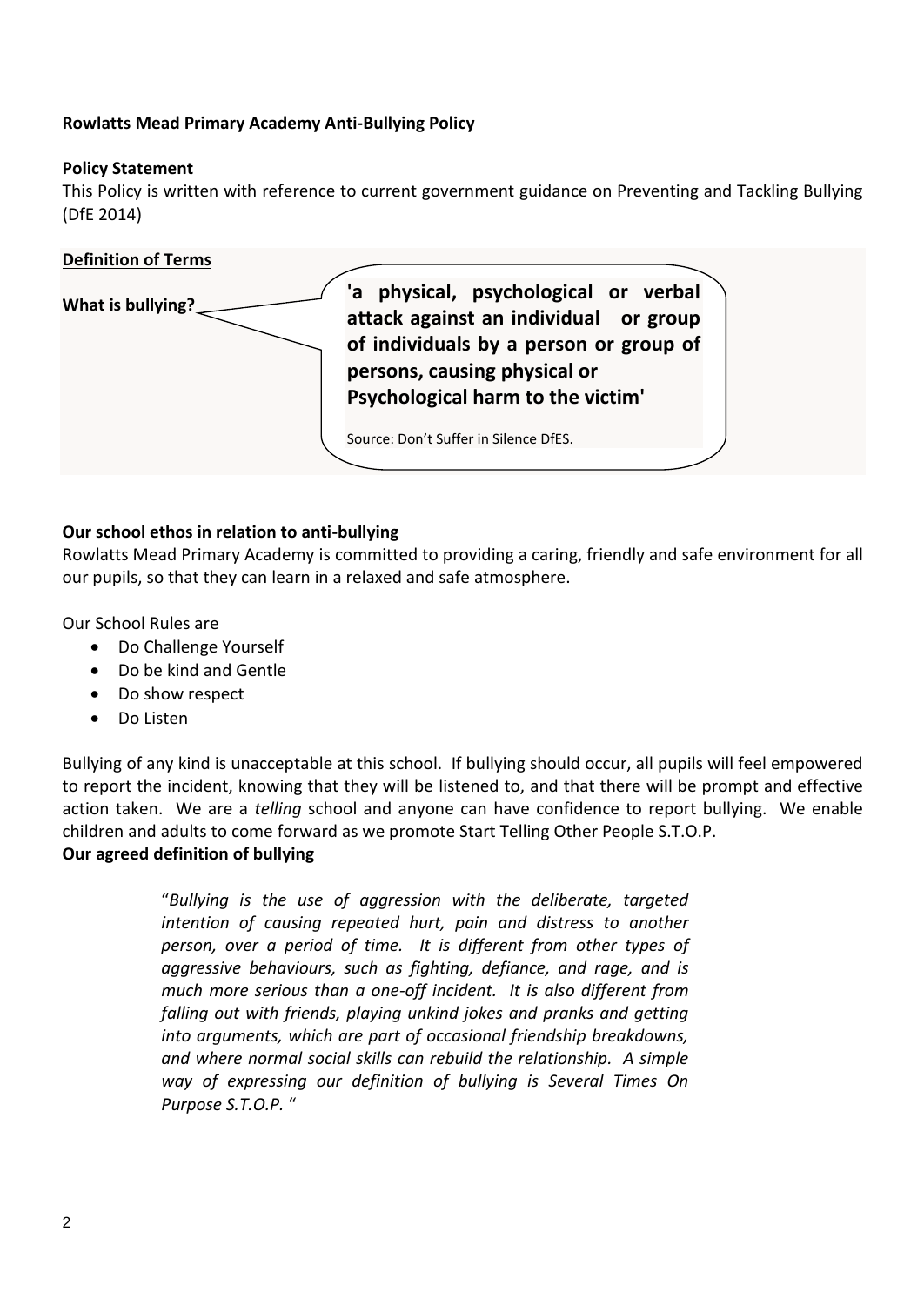*Bullying can be:*

| <b>Type</b>    | Examples                                                                  |
|----------------|---------------------------------------------------------------------------|
| Emotional      | Being unfriendly, excluding, tormenting                                   |
| Physical       | Pushing, kicking, punching, pinching, biting, hitting                     |
| Discriminatory | Homophobic, racial, religious or disability taunts/gestures               |
| Verbal         | Name calling, teasing, threats, insults                                   |
| Material       | Taking belongings without permission, damaging belongings, extortion      |
| Sexual         | Unwanted/inappropriate touch, can be gender related                       |
| Cyber          | Misuse of electronic technology, emotional/discriminatory bullying online |

*Bullying may cause signs of distress in a victim. This is an extensive but not exclusive list:*

- Physical injuries
- Possessions lost or damaged
- Withdrawal/lack of confidence
- Deterioration of work
- Erratic attendance
- Feeling ill in morning
- Not liking school
- Hurting siblings at home
- Bed wetting/ having nightmares
- Desire to stay close to adults
- General change in behaviour

## **How we involve everyone in anti-bullying issues**

## **Parents/Carers**

They should read the policy from the website and then to come and talk to the Class Teacher or Principal with any issues relating to bullying. The Class Teacher or Principal may ask Parents/Carers to come and talk to them should there be a reason to involve them in a discussion. Parents/Carers are asked to inform the school about any bullying they witness before and after school, which is pertinent to matters within the school community.

## **Staff/Governors**

All Governors and Staff have been involved in drawing up this policy and have ownership of it. They attend regular meetings and discuss incidents so that the essence of this policy is carried out on a day to day basis in reality. Here lies the crux of this policy, in that it is in the hands of every adult working in this school to implement the action in reality. It should be noted that there is always the possibility that a member of Staff or Governor is involved in bullying, and this should be reported, to the Principal, or Governing Body immediately some evidence arises.

## **Pupils**

Regular teaching in the PSHE and Citizenship programme of study involves pupils in our school ethos that bullying will not be tolerated. Pupils can feel involved in anti-bullying issues as they are taught to work cooperatively with each other. Children will know the S.T.O.P procedure.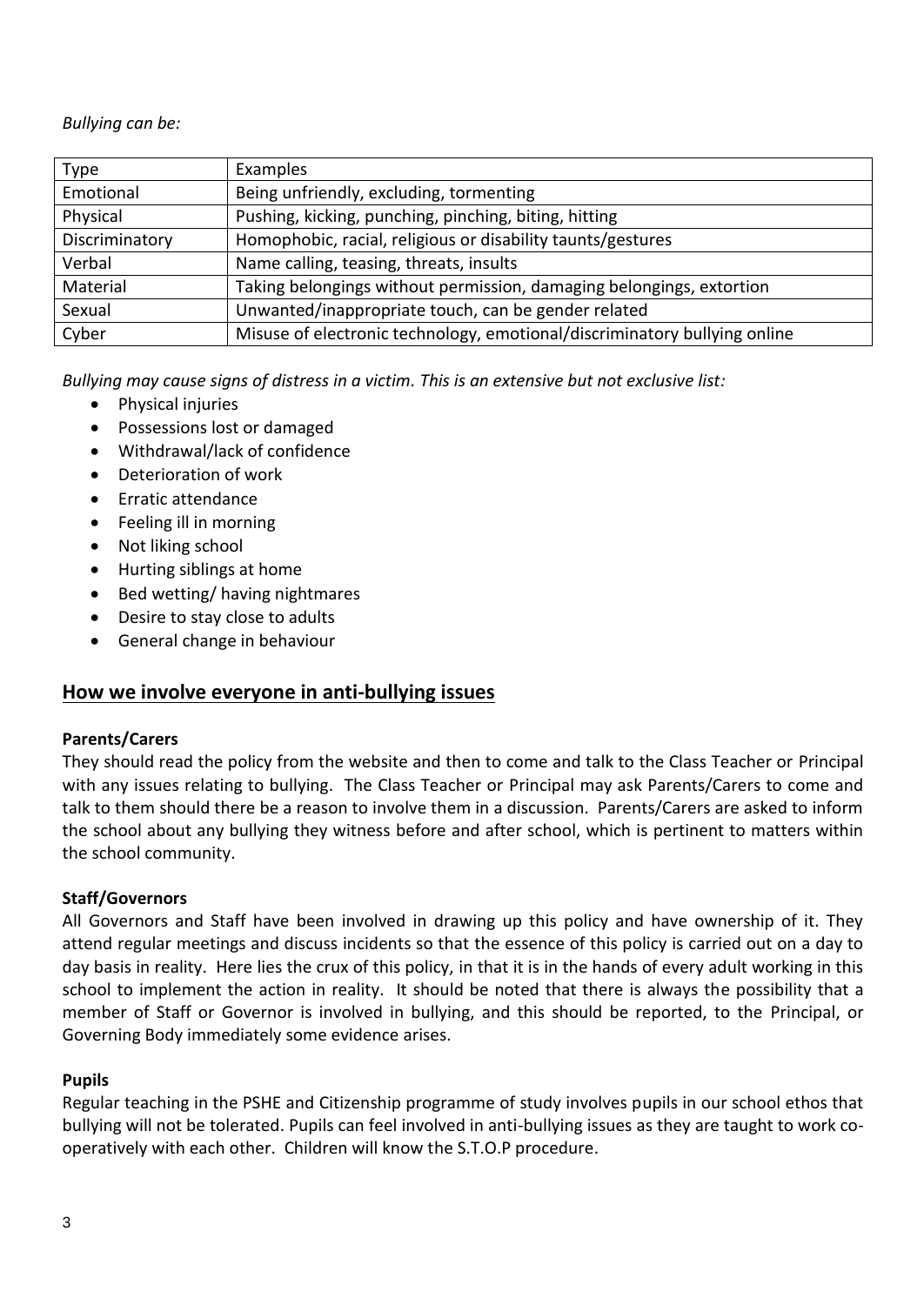# **How we inform everyone about anti-bullying issues**

## **Parents/Carers**

They are requested to see the Class Teacher or Principal should they be involved in a bullying issue. It is vital that the school works with Parents/Carers so that permission for bullying is not supported from home. Leaflets are available for Parents/Carers to raise awareness and suggest sensible advice on what to do.

#### **Staff/Governors**

They are informed through meetings when these issues are discussed including the monitoring of CPOMS categories. They are informed of their responsibilities and the part they play in the success of this Policy.

#### **Pupils**

Regular teaching about anti-bullying informs all pupils. S.T.O.P. and Helping Hand resources are used by teachers. Also individual pupils will be reminded by the Class Teacher in cases where extra input is needed. All pupils will know that they can approach any adult in the school and tell them what has occurred. All pupils can share the responsibility to tell an adult, if they are a bystander to an incident, even if not directly involving them. Again, there are leaflets available for a Parent/Carer to take to help their child if they are involved in bullying.

## **Our Strategies for preventing bullying**

An ethos of good behaviour is the key to success in preventing bullying from arising in the first place.

- 1. We have a Policy for PSHE and Citizenship and a Programme of Study unique to this school which underpins everything and everyone at Rowlatts Hill Primary School. The Anti-Bullying Policy is like an appendix to the more general Policy which captures all the strategies this school employs to ensure the social and emotional wellbeing of pupils. Also, the school's overall Assertive Mentoring Policy, which incorporates all types of anti-social behaviours, covers aspects pertinent to bullying. The three Policies need to be read in conjunction, so that the wealth of strategies put into practise for preventing bullying can be seen. This accounts for the outstanding safeguarding and pupils' spiritual, moral, social and cultural development credited by Ofsted.
- 2. Here is a flavour of the strategies employed to help children work and behave co-operatively, in order to minimise the possibility of bullying taking place:
	- PSHE teaching programme- active teaching with role play/drama/stories/mindfulness
	- The RE teaching programme
	- Safeguarding/equal opportunities
	- School Rules
	- Overall Assertive Mentoring Policy and documents
	- Circle Time throughout EYFS, KS1 and KS2
	- PLT discussions (Class Champions in each class)
	- Playground Routines and Spaces
	- National Anti-Bullying week events (November)
	- Physical activity/yoga
	- After School Clubs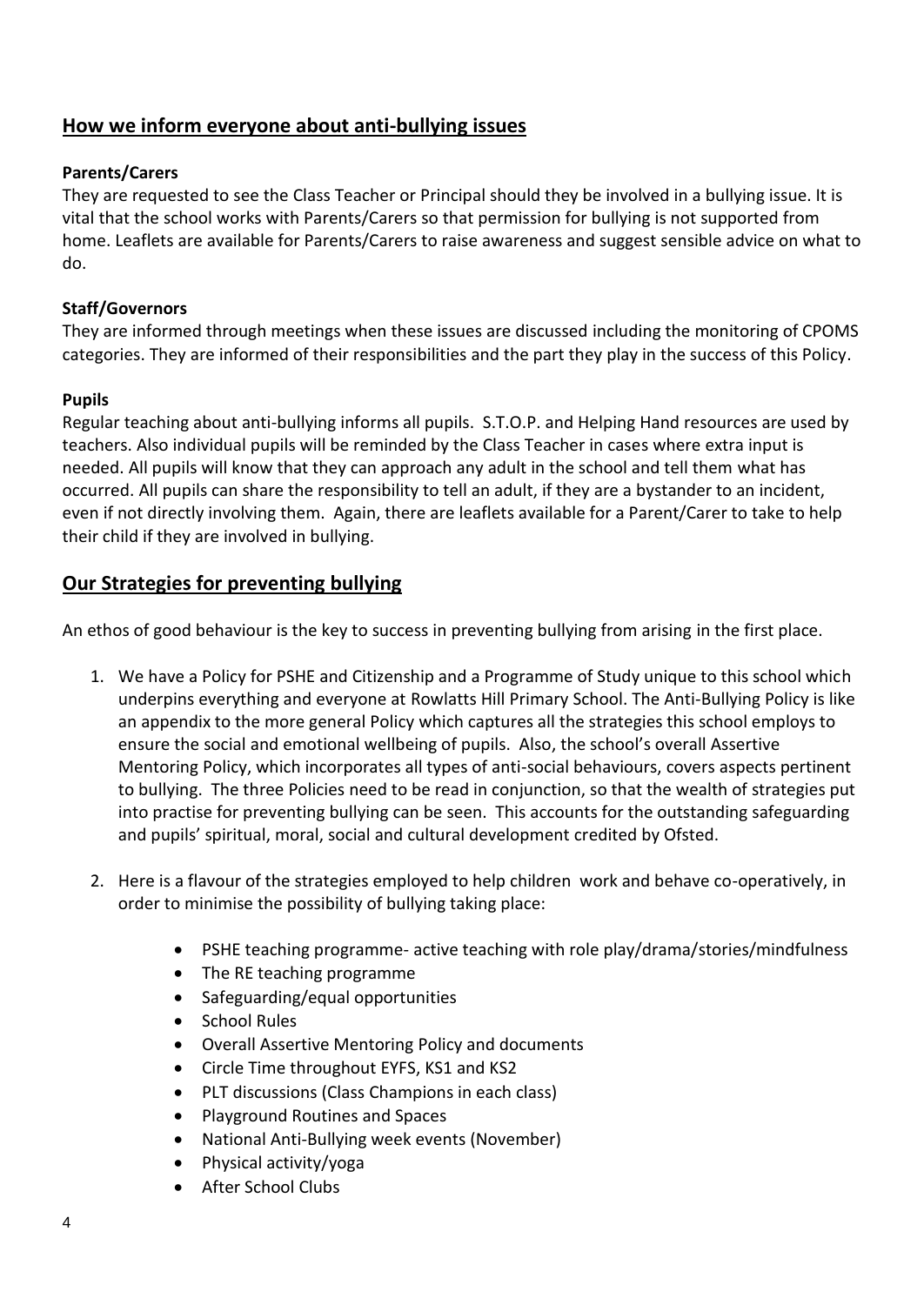- 3. We also work with families to promote positive behaviours, in order to prevent any bullying on the way to and from school, and outside of school hours.
	- Information to Parents
	- Home/School Liaison where needed
	- Home Visits
	- Community Police PCSO works closely with the school

## **Our reporting of incidents of bullying**

Pupils know to report bullying as they have been taught to *Start Telling Other People* S.T.O.P . They may tell a Teacher, Teaching Assistant, Lunchtime Supervisor, or a Parent/Carer. Friends know to support their peers by reporting on their behalf. Adults then report to either the Class Teacher or Principal. After the lunchtime break all Lunchtime Supervisors have the opportunity to talk to the class teacher. We are a *telling* school and anyone can have the confidence to report bullying.

Once an incident of bullying is reported to the knowledge of the Class Teacher, they will investigate the allegation without hesitation. The Class Teacher will also report the matter to the Principal, and Parents/Carers of both the victim and perpetrator. When an incident is reported first to the Principal, they will report to the Class Teacher, and Parents/Carers likewise. There will be joint action from Class Teacher and Principal. The same procedure will be followed should an out of school incident be reported. If appropriate, the incident will be reported to the Police.

## **Our recording of incidents of bullying**

All incidents of bullying once reported to the Class Teacher are recorded. The Class Teacher records on CPOMS (a Child Protection and Safeguarding Software) a short account of who is involved and what happened. CPOMS keyholders will be alerted. There is a distinction between bullying and other negative behaviours when recording.

The recording of incidents will include

- Who is the perpetrator
- Who is the victim
- The actions of the perpetrator
- The response of the teacher sanctions/support
- Steps to be taken to help change behaviour
- Support for the victim
- Contact with parents

*It must be noted that writing up the incident is a retrospective action – the immediate response is not to record it but to deal with the children involved.*

## **Our response to incidents of bullying**

CPOMS form the evidence for our response to incidents of bullying. These records and the details of children and events, are discussed with other staff as appropriate, with the SENCO and other Senior Leaders as necessary. The appropriate action and follow-up is checked and evaluated and next steps are agreed jointly. Teachers may put in place additional support in class if they feel it is required to help the child.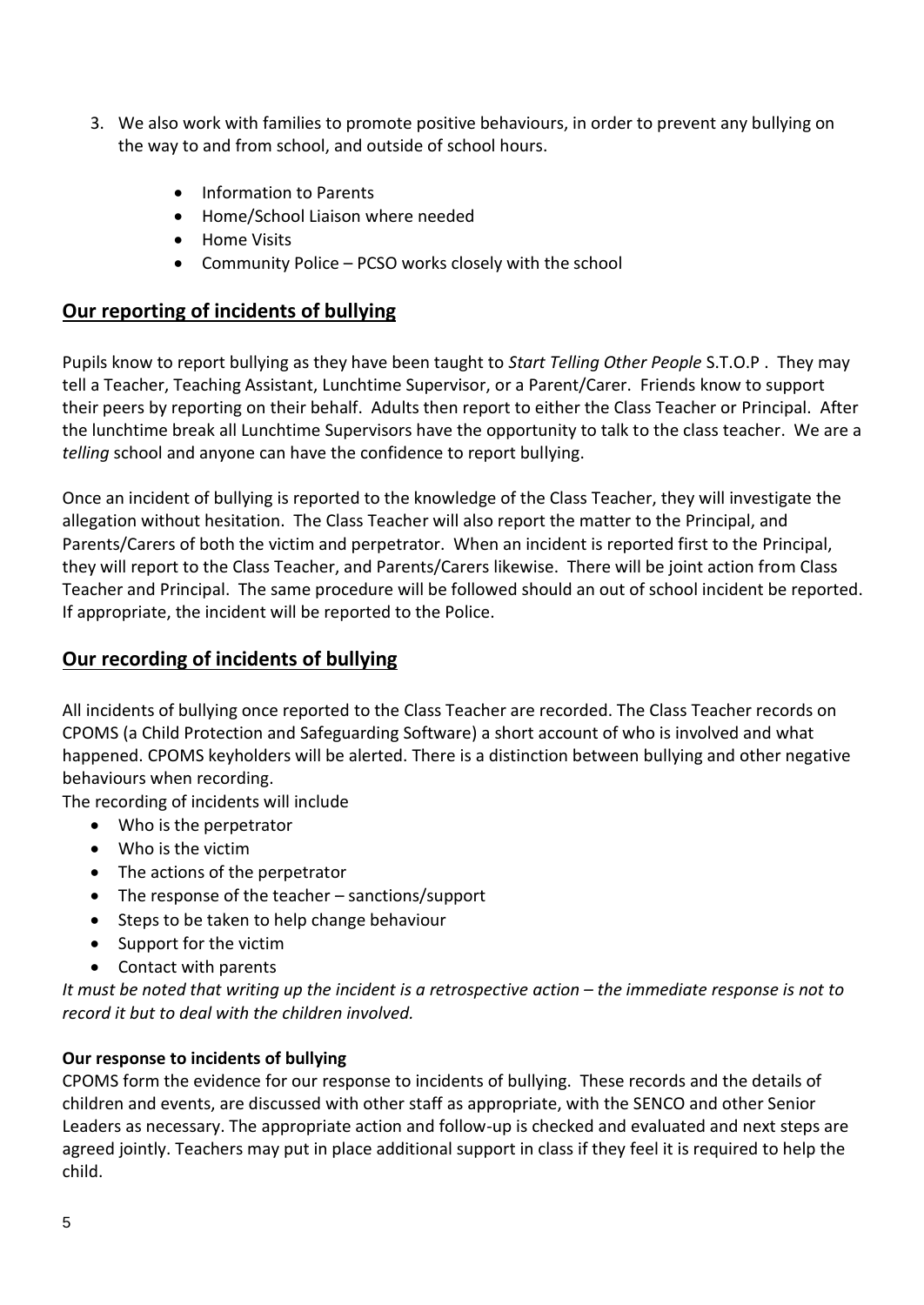At Rowlatts Mead Primary Academy we believe everyone has the right to be treated with respect, and no one deserves to be a victim of bullying. We will listen and respond immediately and with action when a bullying incident occurs. Pupils who bully will be taught to change their behaviour.

We are committed to establishing an environment in our school where there are predominantly positive behaviours.

We take seriously our statutory obligation as a school to tackle bullying. (Education and Inspections Act 2006 section 89)

## **How we support victims of bullying**

- The child who has been bullied needs time and attention from a caring adult.
- The adult needs to listen, to comfort or calm the child, deal with any physical injuries and instil in the child a knowledge that they are going to act upon the information given.
- Often the incident cannot be sorted in a moment, and the victim needs assurance, that the resulting action for the perpetrator will stop a repetition of the bullying and that they feel safe from a backlash for the future.
- The victim needs to be commended for reporting the incident so that they always have the confidence to return should there be a recurrence.
- The child needs on-going checks that all is well and that they feel happy and safe at school once more.
- The Parents/Carers will be kept informed so that they can help their child, and the school can support the family.

## **How we help perpetrators to change behaviour**

- As we do not tolerate bullying the immediate response is to communicate that the actions are wrong.
- If there is an admission of bullying then the adult can work with the child to take responsibility for their actions, apologise and work out a positive follow up with the victim. It is useful to help the child see the others' point of view, "how would you feel if?"
- If there is defiance about the bullying or the perpetrator is unwilling to co-operate in dialogue, there cannot be an immediate resolving of behaviour. Then, the system of sanctions and rewards for follow-up behaviour, will be used.
- If there is a repetition of bullying behaviour, the disciplinary sanctions will be increased and reward targets set. There will be constant monitoring of behaviour so that the bullying does not continue unchecked.
- At some point there must be a genuine apology directly to their victim.

## **Sanctions and Rewards for the perpetrators of bullying**

We have an individual long term programme of varied sanctions and rewards, to understand the antisocial behaviour and support the child and their family, as we seek to change this behaviour. The disciplinary measures will take into account the needs of these vulnerable children and their families, as well as the severity of the bullying. The Principal will make these decisions and may vary the school's response according to an individual situation.

## **Sanctions**

• Withdrawal of privileges especially playtime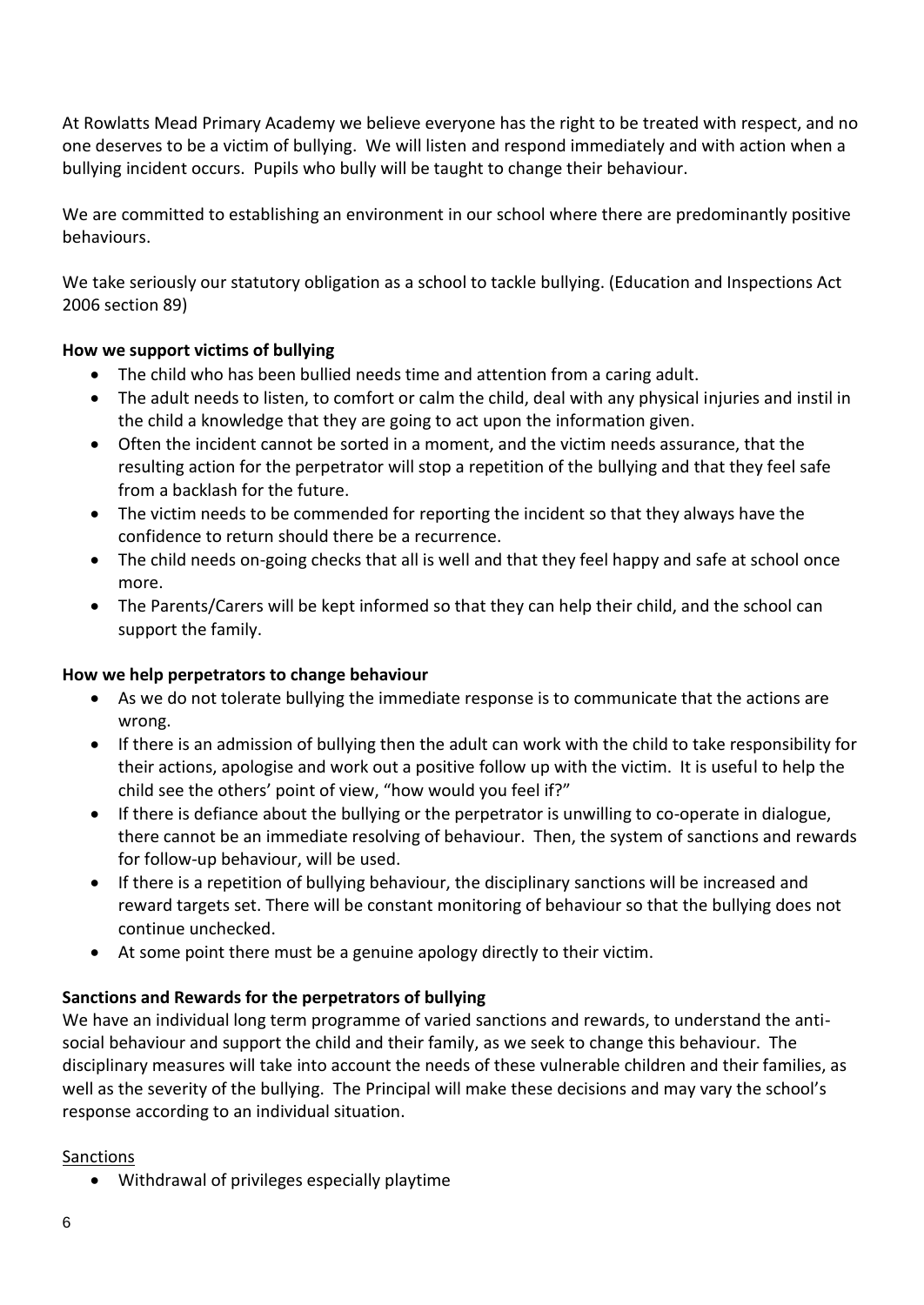- Restriction of friendships
- Parents informed
- Temporary exclusion
- Police informed if appropriate

## Rewards

- Commendations for keeping the School Rules
- Sticker Charts or similar
- Class based rewards
- School based rewards/Celebration Assembly

Rowlatts Mead Primary Academy promotes high achievement and learning for life and seeks to enable all children to become independent, self-motivated and caring citizens. Where a child is failing in this goal by bullying others, it is our aim to **help**

*A child who is a bully may well be being bullied.*

## **How we inform the school community about bullying incidents**

It is very important that there is dialogue amongst everyone in our school. High profile children in each class are identified at the beginning of the Autumn Term and are known to all staff. Equally, vulnerable children are identified so that everyone knows who needs a little extra support. Each day, Teaching Assistants, Lunchtime Supervisors, and Class Teachers are talking about the children in their care, and Teaching Staff across the Key Stages report incidents as they occur and these are discussed as appropriate and at weekly Senior Leadership meetings.

As a school we also take responsibility for bullying outside of school hours and off the premises. This will include the journeys to and from school and, increasingly the possibilities of cyber bulling on electronic media. Anyone within our community, can report a bullying incident to us. Many of our children are escorted to and from school by adults, so there are few solitary children which reduces the opportunities for bullying.

## **How and when we train our staff**

All Staff at Rowlatts Mead Primary Academy are vital to the success of this policy and therefore training, and refreshment of training is essential. If teachers feel that they are not well equipped to deal with bullying incidents, in-school training will be put into place to help support them. In addition, there will be regular meetings when issues can be addressed, reminders made and support given.

Any training should emphasise these procedures:

- 1. To see and ignore an incident therefore supports the bullying
- 2. To be vigilant for any bullying behaviour
- 3. To intervene every time bullying occurs, dealing with both victim and perpetrator
- 4. Praise constantly positive behaviours
- 5. Follow up support the victim to prevent recurrence
- 6. Follow up positive reminders to the perpetrator